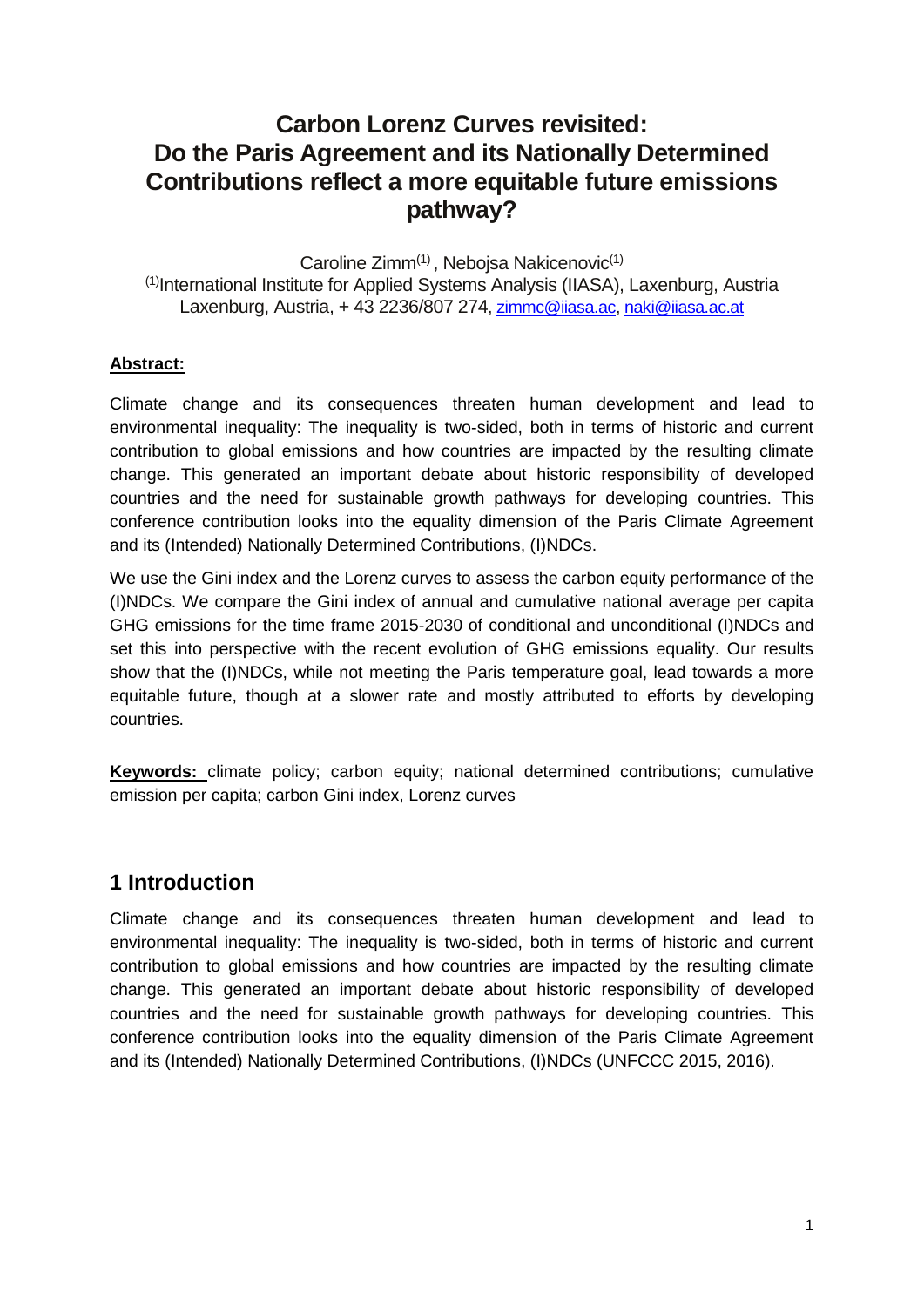## **2 Methodological Approach**

The Gini index and its geometric interpretation as Lorenz curves (Lorenz 1905) measure income distribution between population groups, e.g. distribution of average per capita income of different countries, weighted by population. They have also been used as a measure of inequality other than income, such as per capita  $CO<sub>2</sub>$  emissions (e.g. Pan et al. 2014, Heil and Wodon 1997, Groot 2010, Pan, Teng, and Wang 2014b) and cumulative historic carbon emissions (Teng et al. 2011), reflecting historic responsibilities of developed countries. Pan et al. (2014) used this approach to analyze the level of equity of different emission allocation schemes.

We apply this approach to the Paris Climate Agreement, in form of the (I)NDCs, to assess their carbon equity performance and to derive implications for their first revision. We will compare the Gini index of annual and cumulative national average per capita GHG emissions (tCO<sub>2</sub>e) for the time frame 2015-2030 for different (I)NDC scenarios (Meinshausen et al. 2016) and set this into perspective with the recent evolution of emissions equality. The two scenarios reflect condition (I)NDC-high and unconditional (I)NDC-low country pledges. To depict the differences, we use Lorenz curves.

### **3 Results**

Figure 1 shows a Lorenz curve of national average annual GHG emissions (tCO<sub>2</sub>e) per capita in 2014. The horizontal axis shows the cumulative population of countries ranked in ascending order of their average per capita GHG emissions. On the vertical axis, the respective GHG emissions are shown. If annual per capita GHG emissions were distributed equally worldwide, the Lorenz Curve would match the 45-degree line, and the Gini index would be 0 (perfect equality). The higher the Gini Index (max. 1), the further away is the Lorenz curve from the 45-degree line.

Figure 1 also shows the impact on the distribution of annual per capita emissions in 2030 and 2020, if conditional (I)NDCs are followed through compared to historic distributions. While great improvements in equality could be witnessed from 1990 (Gini 0.47) to 2000 (Gini 0.41) and even more in the following ten years to 2010 (Gini 0.35), the (I)NDC result in a slow-down in improvement of equity. The (I)NDC-high scenario pratically keeps the distribution of 2010 in 2030 (Gini: 0.34). While a decrease in over 24% was achieved from 1990 to 2010, the (I)NDCs only relate to a decrease of 3% ((I)NDC-high) and 13% (((I)NDClow) in the following 20 years respectively.

As we are looking at differences between countries, one should not forget that big discrepancies within countries exist and are increasing. Emission rates in certain socioeconomic strata in developing countries or emerging economies match the levels of average emissions in industrialized countries. It is estimated that within-country inequality explains 50% of global GHG emission inequality (Chancel and Piketty 2015). Average country values hence tend to mitigate the range of inequality in pollution contribution and further analyses should focus on individuals.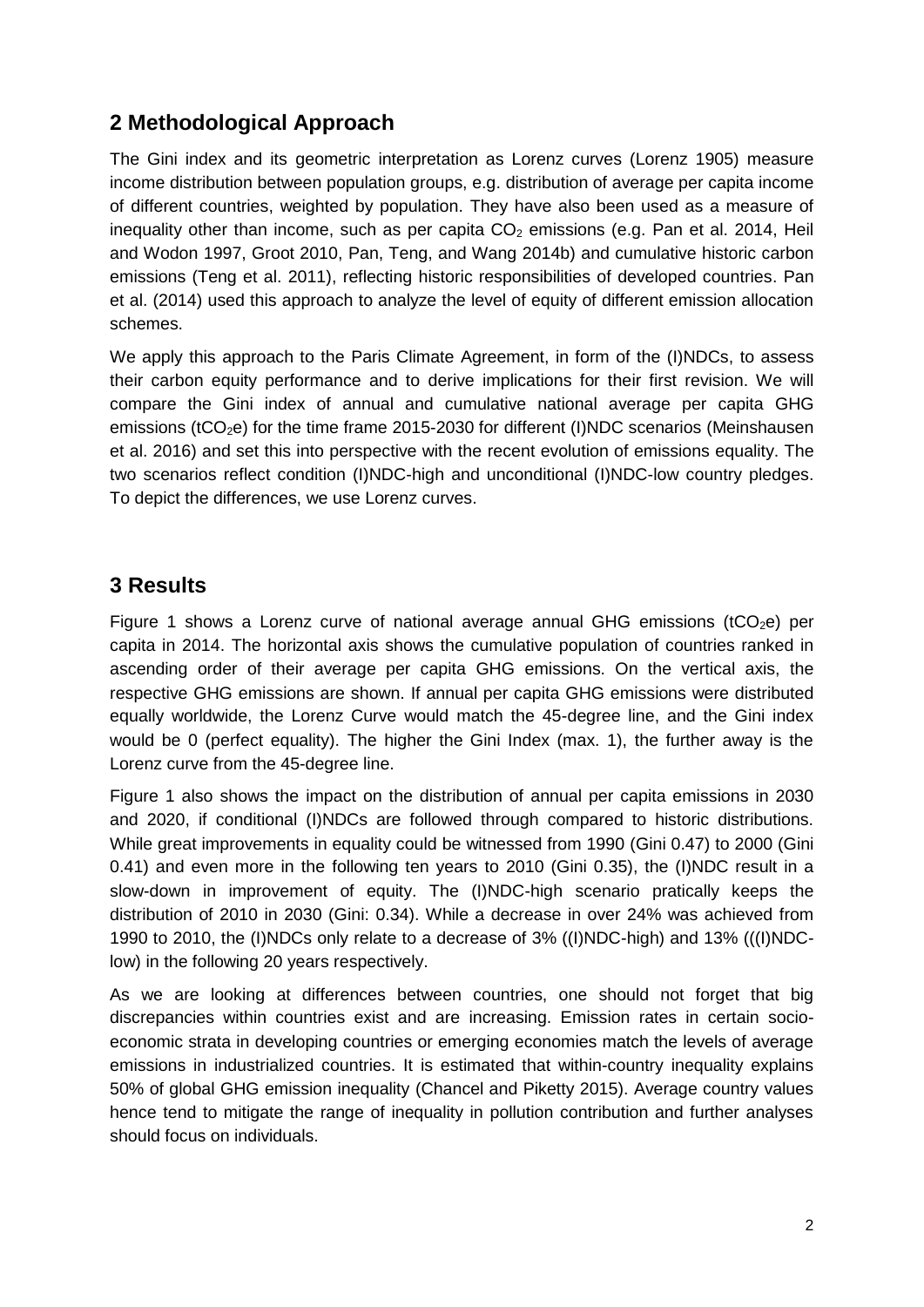

*Figure 1 Lorenz Curve for per capita GHG emissions (tCO2e) for given years: 1990, 2000, 2010 based on historic data and 2020 and 2030 based on high INDC-scenario*

Furthermore, the Gini coefficient and Lorenz curve do not provide information on the level of pollution. Global average annual per capita GHG emissions as laid out in the (I)NDCs are expected to be 6.7 (6.4 to 7.2)  $tCO_{2e}/$ capita in 2030 (UNFCCC 2015), similar to the current value of around 6.5  $tCO_{2e}/\text{capita}$ . Yet, the global median is expected to decrease from currently 5.2 to 3.6 ((I)NDCs-high) and 4.3 tCO<sub>2e</sub>/capita ((I)NDC-low) (Figure 2).

The difference between the two (I)NDC scenarios is mainly related to the conditional pledges of developing countries. Without those, global annual mean per capita GHG emissions would even increase. The current (I)NDCs are not sufficient to fulfill the temperature goal of the Paris Agreement and are expected to lead to a temperature increase of around 2.7  $^{\circ}$ C (UNFCCC 2015).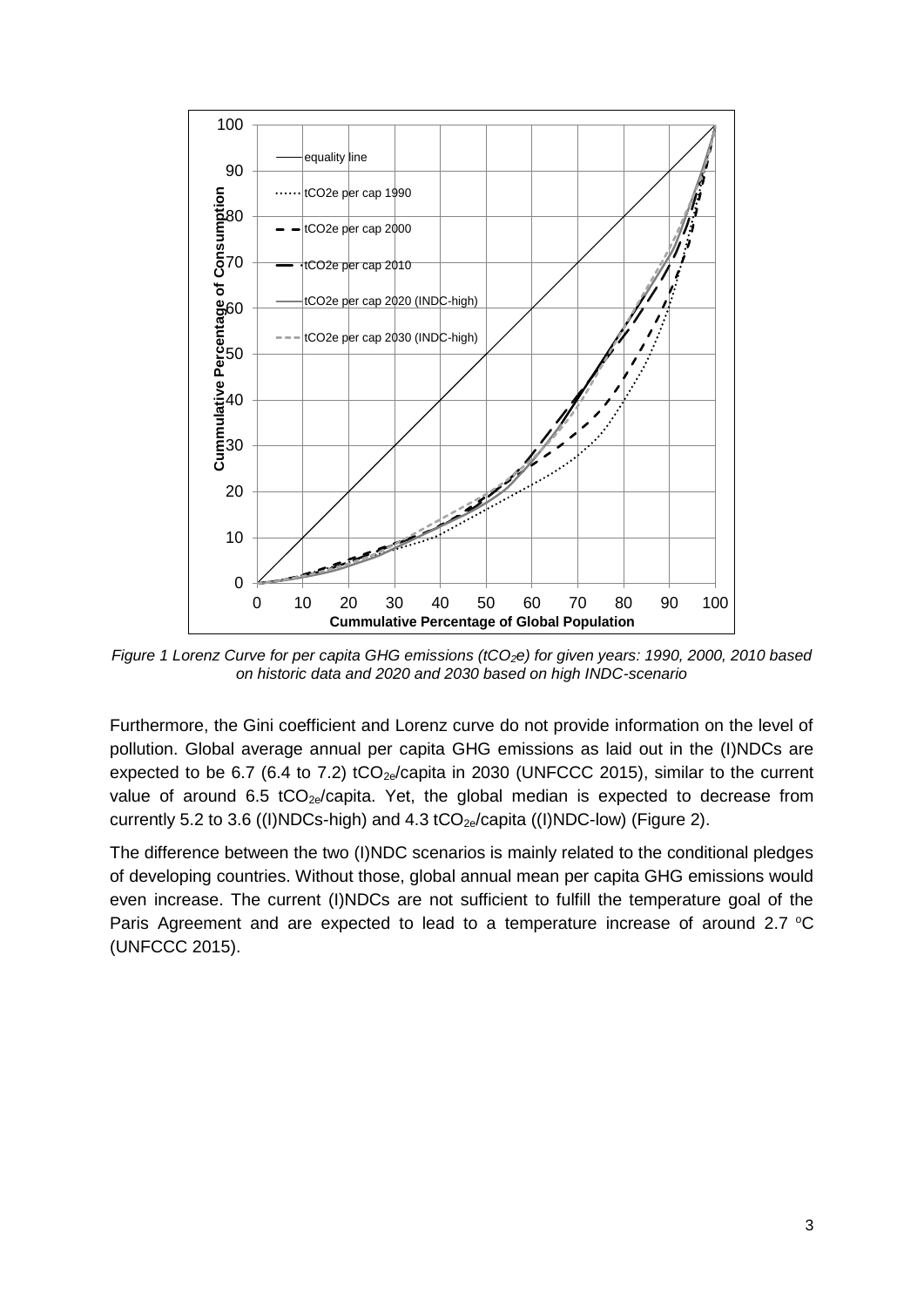

Figure 2 Changes in global mean and median annual per capita GHG emissions (tCO<sub>2</sub>e). (I)NDC-low: *points, (I)NDC-high: dashed*

The (I)NDC-low scenario (2030 Gini: 0.31) is more equal than the (I)NDC-high scenario (Gini: 0.34) as the developing countries through their conditional pledges achieve a higher ambition level then developed countries [\(Robiou du Pont et al. 2017\)](#page-7-0). These discrepancies are to a large extent due to India's increased ambition in the high-scenario which reflects its conditional pledges (Figure 3). In the latter, India (18.1% of global population in 2030) represents only 10% of global GHG emissions vs 11.6% in the unconditional scenario, up from 7% in 2010. It can be seen that at in the tails of the Lorenz curves not much changes. China, with 17% of global population, practically keeps the same share of global GHG emissions in both cases: 29%, up from 25.3% in 2010 which is why the Lorenz curves are parallel from 70% of cumulative population onwards.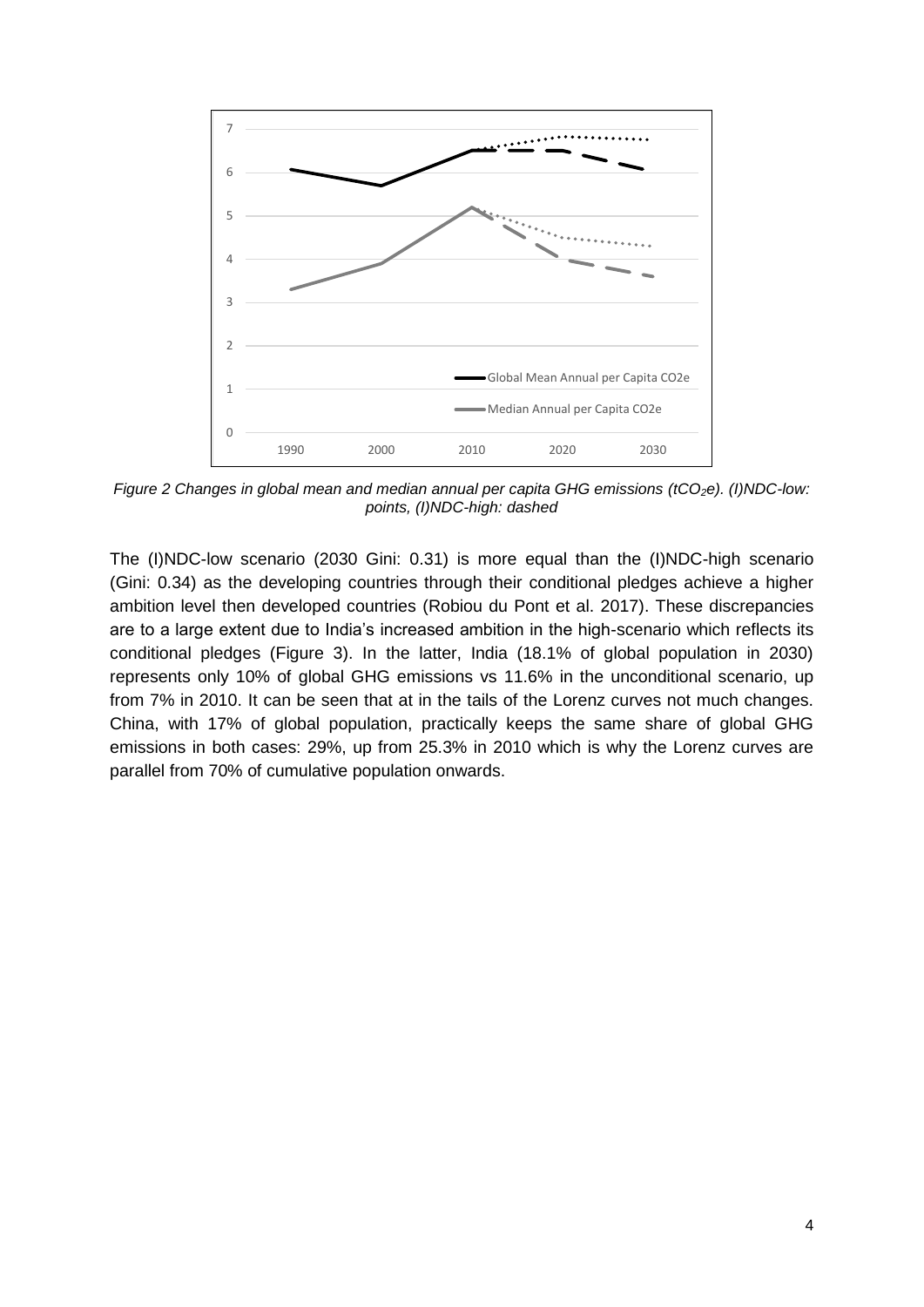

*Figure 3: Lorenz Curve for per capita GHG emissions (tCO<sub>2</sub>e) in 2030 for two INDC scenarios.* 

Figure 4 shows for select countries their share in global emissions versus their share in global population. By 2020, with global convergence China will overtake Germany, increasing its emission share in relation to its global population share. By 2030, in the unconditional scenario, Germany will nearly reaches a factor of 1. While the difference in per capita emission is larger for the US than for India between scenarios, the latter results to a large cumulative difference due to its population size.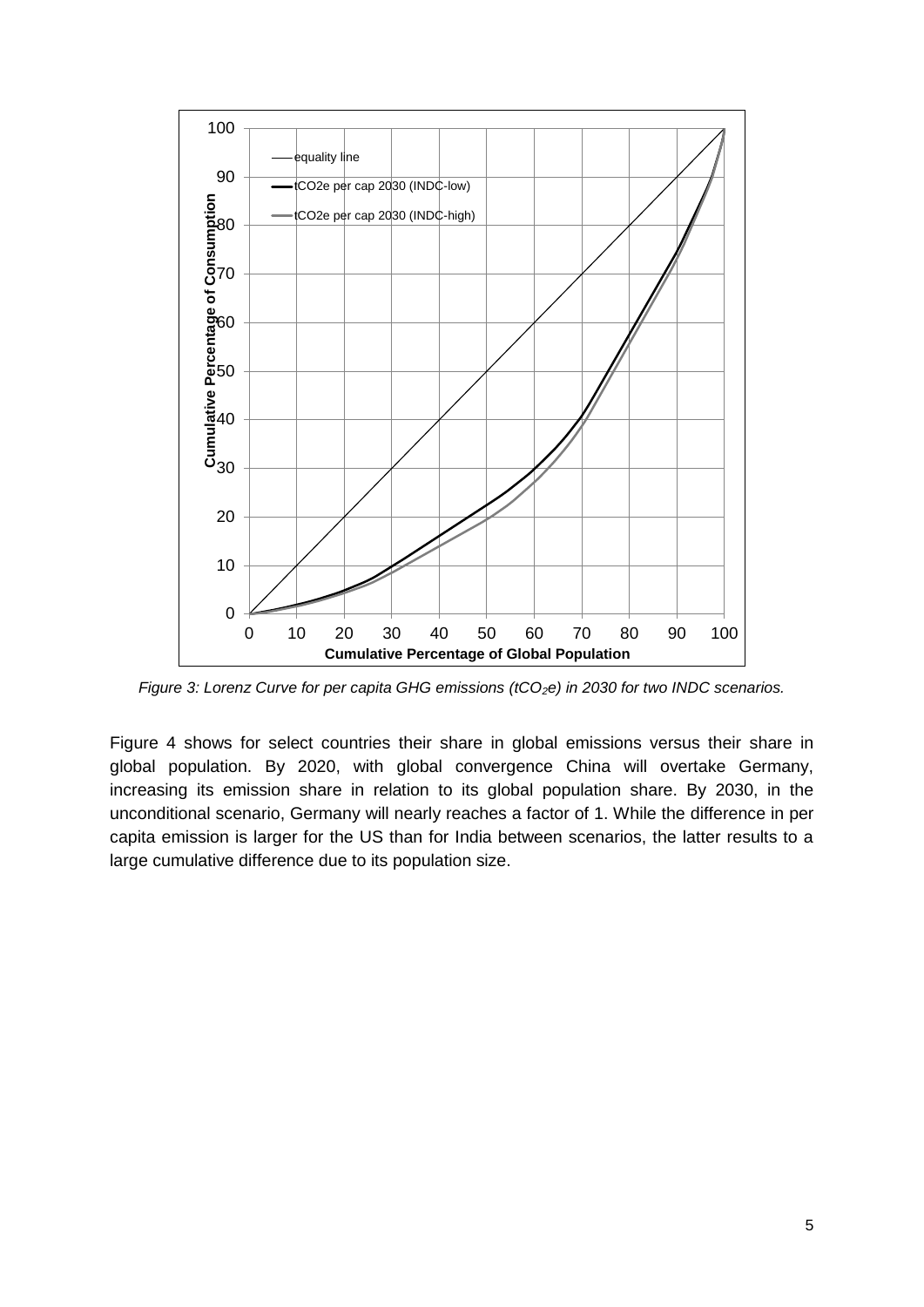

*Figure 4 Factor of share (%) in global per capita GHG emissions vs share (%) in global population for select countries, (I)NDC-low: points, (I)NDC-high: dashed*

To assess the dimension of cumulative equity changes of the Paris agreement and its (I)NDCs we now look into the Lorenz curve [\(Figure 5](#page-6-0)) for cumulative per capita emissions in the 15 years prior to Paris and the 15 years of the first (I)NDCs, as most (I)NDC set 2030 as their time horizon. For both time spans, national average per capita GHG emissions where calculated based on the mid-term population.

As Figure 5 shows, in the lower 60% of the population, the (I)NDC-high scenario matches the 15 years before Paris in terms of equity. For the lowest 30% of population, the (I)NDC-high scenario is even slightly more inequitable. Also cumulatively, the difference between the two scenarios is due to India's pledge.

The majority of shift in the Lorenz curves closer to the line of equity from pre- to post-Paris is again due to China which is basically catching up with developed countries. The cumulative Gini decreases from 0.38 (2001-20150 to 0.32 (2016-2030 (I)NDC-low) and to 0.34 (2016- 2030 (I)NDC-high) respectively. When looking at the country rankings, one can see larger shift for developing countries between the two scenarios.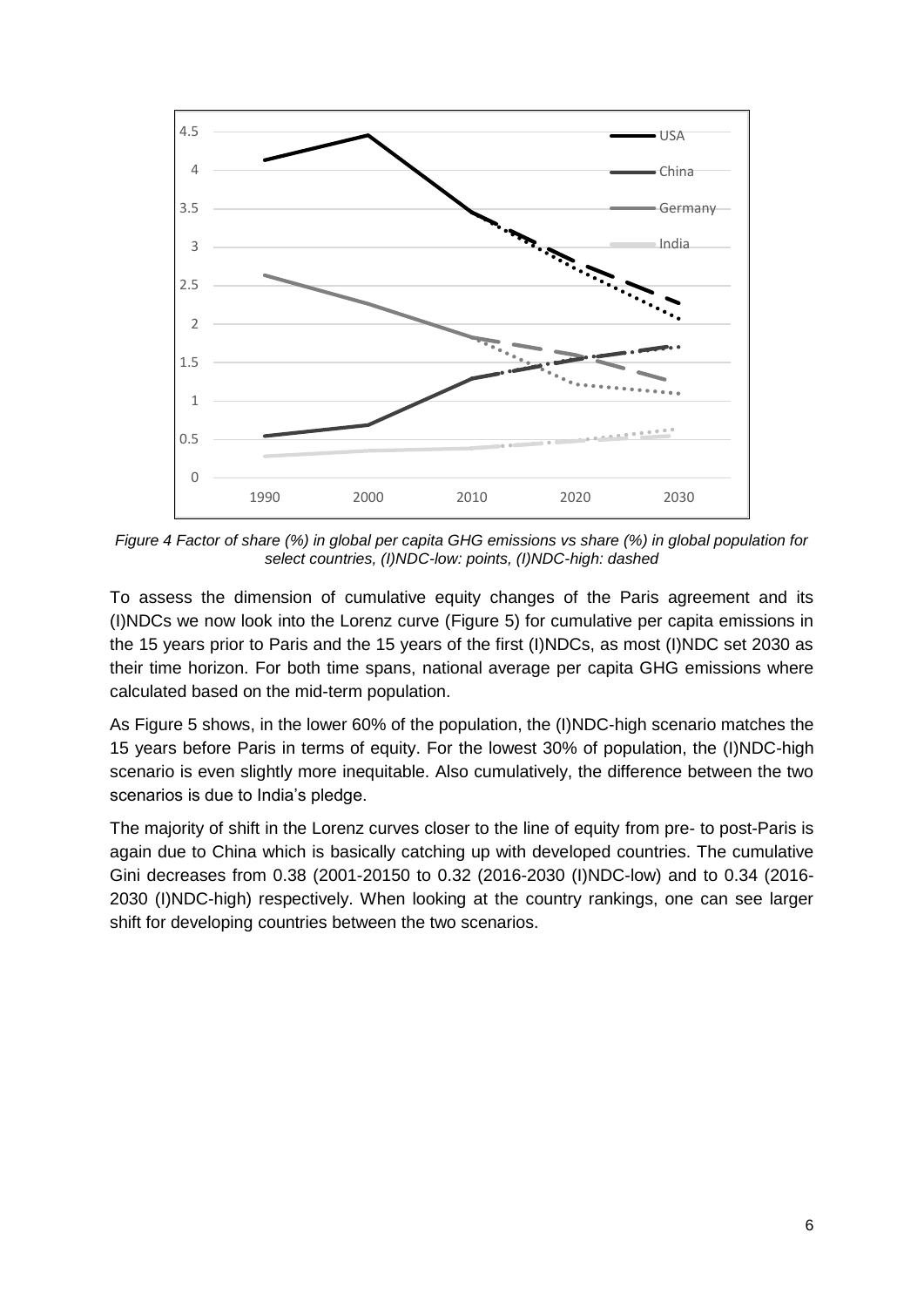

<span id="page-6-0"></span>*Figure 5 Lorenz Curve of cumulative per capita GHG emissions for 2000-2015 and two (I)NDC scenarios for 2016-2030*

### **4 Conclusion**

We have shown that the (I)NDCs lead towards a more equitable future, though at a slower rate. At the same time, carbon equity is still far away. The Paris Climate Agreement brought about a novel global climate governance with new roles and responsibilities. The (I)NDCs and their role in the agreement show an increasing interest of Parties in this paradigm shift which is supported by the increasing emission equity. The dichotomy of developed and developing countries does not dominate the discussions anymore with developing countries becoming more empowered and active actors in climate mitigation, more than developed countries. This is reflected in lower equity levels when looking at the conditional (I)NDCs. As no sanctions for not meeting ones (I)NDCs are envisaged with the system relying on the intrinsic motivation of the countries, the global community has embarked on a moral trial ground, motivated by cooperative spirit.